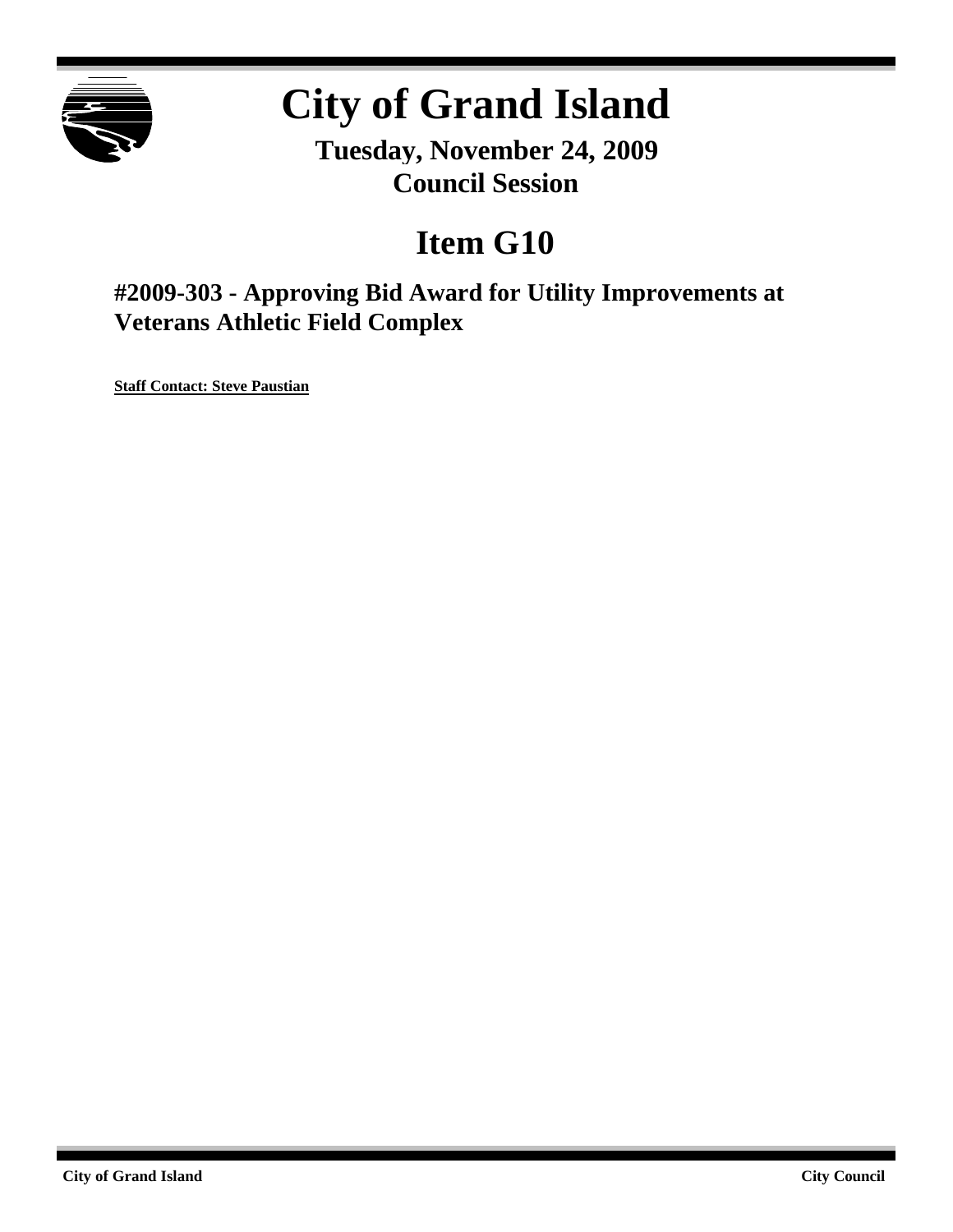## **Council Agenda Memo**

| <b>From:</b>                   | <b>Steve Paustian, Parks and Recreation Director</b>                                       |
|--------------------------------|--------------------------------------------------------------------------------------------|
| <b>Meeting:</b>                | November 24, 2009                                                                          |
| Subject:                       | Approving Bid Award for Utility Improvements for<br><b>Veterans Athletic Field Complex</b> |
| <b>Item <math>\#</math>'s:</b> | $G-10$                                                                                     |
| $Presenter(s):$                | <b>Steve Paustian, Parks and Recreation Director</b>                                       |

#### **Background**

On November 6, 2009 the Parks and Recreation Department, advertised for bids for utility improvements at the Veterans Athletic Field Complex. Seven firms provided bids for this work (see attached Bid Opening Memo). The low responsible bid was provided by Diamond Engineering of Grand Island, NE in the amount of \$191,335.18 for sections D - Storm Sewer, E - Water Main, F - Sanitary Sewer and G - Electrical Conduit. It was determined that section G - Electrical Conduit would not be let separately because of potential coordination issues and additions that are going to be made to the amount of 2" conduit required. By unit pricing Diamond Engineering will become the low bid for section G as well.

## **Discussion**

Because of the relocation of the State Fair to Grand Island it is necessary to move the athletic field complex currently located at Fonner Park to a new site. The new site is located just south of Eagle Scout Park. The utility work is necessary to provide for the development of the complex. Fund number 40044450-90122 Veterans Home Athletic Complex has funds budgeted for this purpose.

## **Alternatives**

It appears that the Council has the following alternatives concerning the issue at hand. The Council may:

- 1. Move to approve
- 2. Refer the issue to a Committee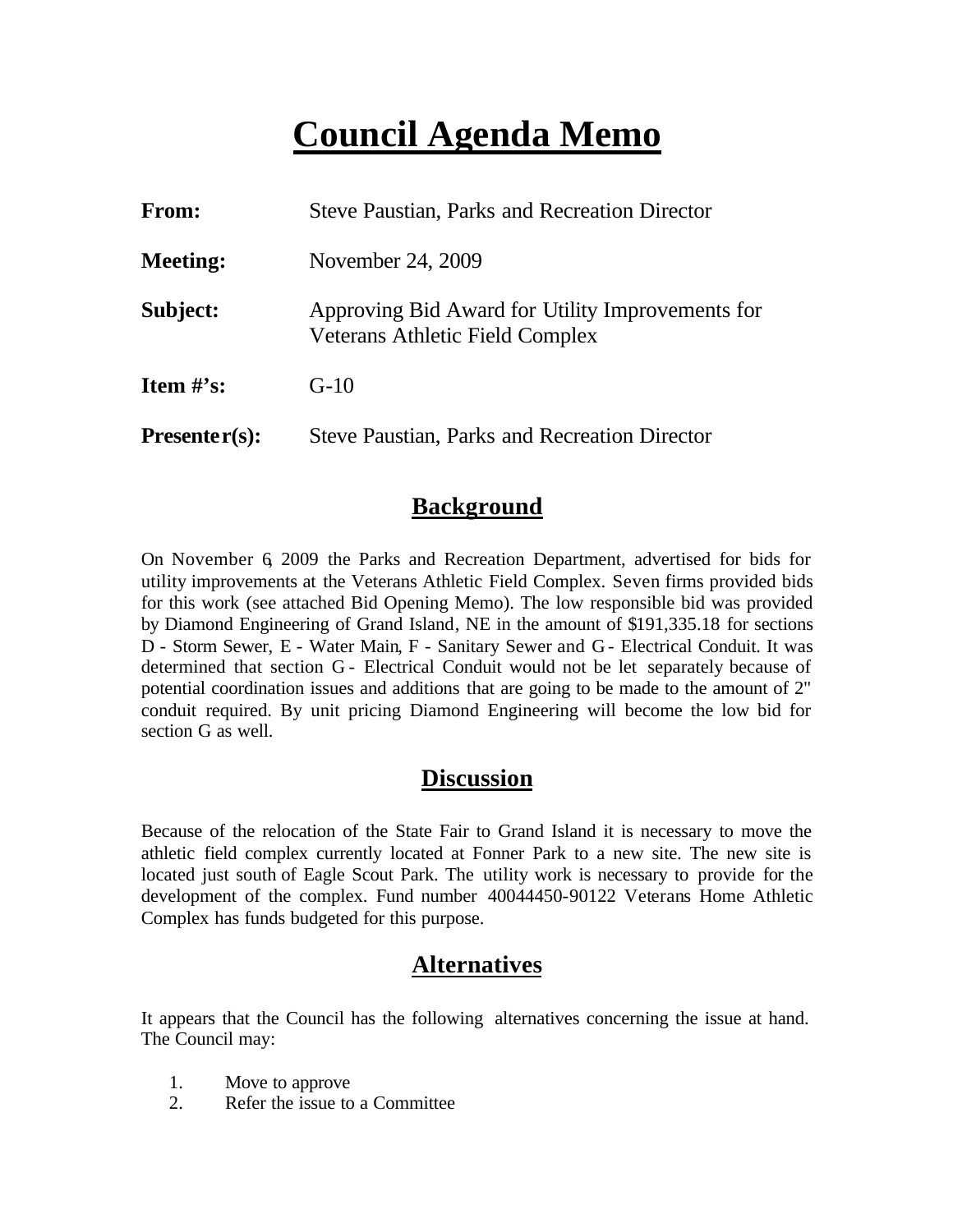- 3. Postpone the issue to future date
- 4. Take no action on the issue

## **Recommendation**

City Administration recommends that the Council approve the award of a contract to Diamond Engineering in the amount of \$191,335.18.

## **Sample Motion**

Move to award contract to Diamond Engineering for the utility improvements at the Veterans Athletic Field Complex.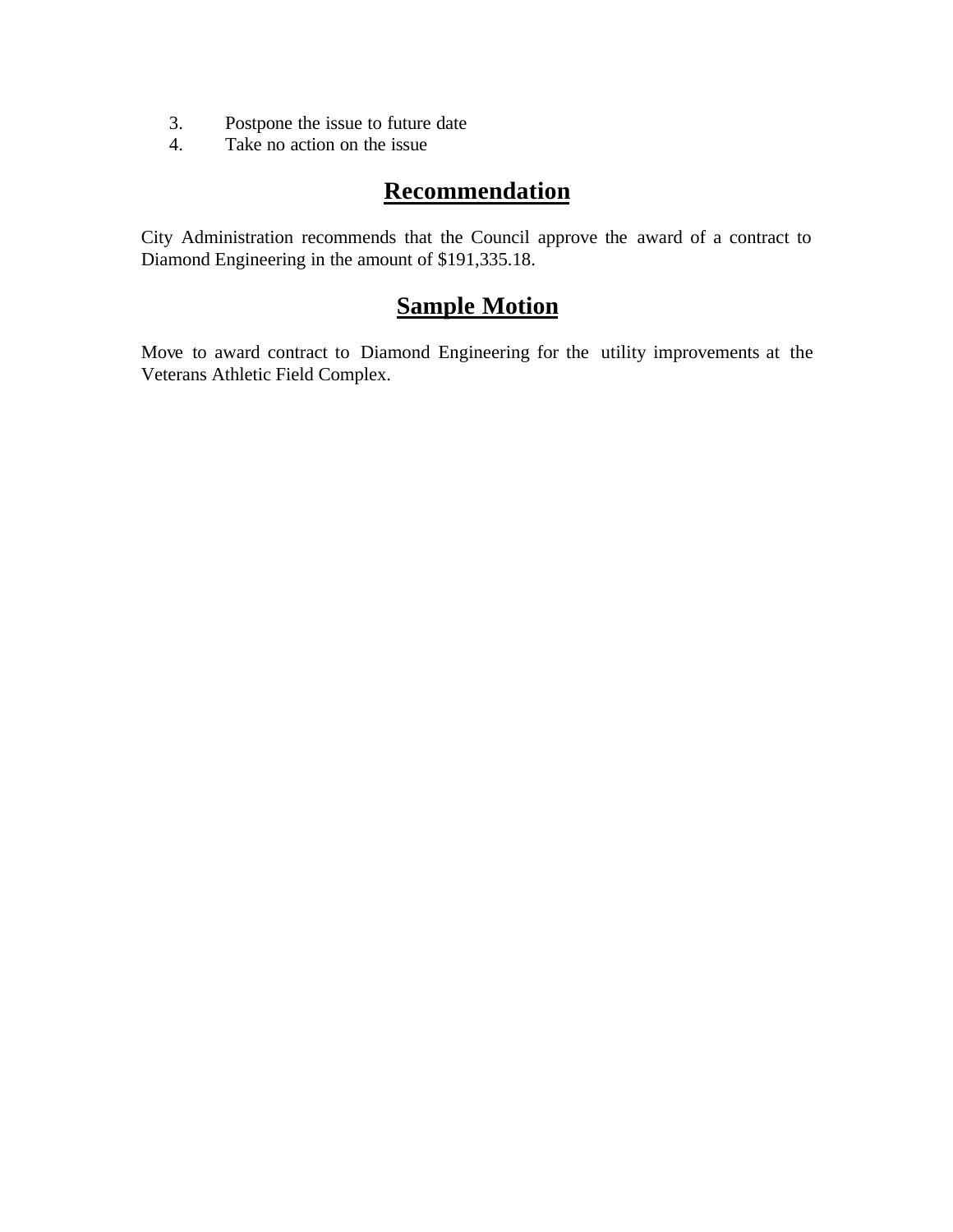#### *Purchasing Division of Legal Department* **INTEROFFICE MEMORANDUM**



Wes Nespor, Purchasing Agent

*Working Together for a Better Tomorrow, Today*

#### **BID OPENING**

| <b>BID OPENING DATE:</b> | November 18, 2009 at 11:15 a.m.                                |
|--------------------------|----------------------------------------------------------------|
| <b>FOR:</b>              | <b>Utility Improvements at Veterans Athletic Field Complex</b> |
| <b>DEPARTMENT:</b>       | <b>Parks &amp; Recreation</b>                                  |
| <b>ESTIMATE:</b>         | \$225,000.00                                                   |
| <b>FUND/ACCOUNT:</b>     | 40044450-90122                                                 |
| <b>PUBLICATION DATE:</b> | <b>November 6, 2009</b>                                        |

**NO. POTENTIAL BIDDERS: 27**

#### **SUMMARY**

| <b>Bidder:</b>                      | <b>Myers Construction Inc.</b><br><b>Broken Bow, NE</b> | <b>Ensley Electrical Services, Inc.</b><br><b>Grand Island, NE</b> |
|-------------------------------------|---------------------------------------------------------|--------------------------------------------------------------------|
| <b>Bid Security:</b>                | <b>Merchants Bonding Company</b>                        | <b>Inland Insurance Company</b>                                    |
| <b>Exceptions:</b>                  | <b>None</b>                                             | <b>None</b>                                                        |
| <b>Bid Price:</b>                   |                                                         |                                                                    |
| <b>Section D:</b>                   | \$47,768.00                                             | No Bid                                                             |
| <b>Section E:</b>                   | \$110,313.00                                            | <b>No Bid</b>                                                      |
| <b>Section F:</b>                   | \$106,124.00                                            | No Bid                                                             |
| <b>Section G:</b>                   | \$22,283.50                                             | \$10,077.80                                                        |
| Sec. $D + E + F$ :                  | \$264,205.00                                            |                                                                    |
| Sec. $D + E + F + G$ : \$286,488.50 |                                                         |                                                                    |
| Sec. G                              | \$22,283.50                                             | \$10,077.80                                                        |
|                                     |                                                         |                                                                    |
| <b>Bidder:</b>                      | <b>K2 Construction</b>                                  | The Diamond Engineering Co.                                        |
|                                     | Lincoln, NE                                             | <b>Grand Island, NE</b>                                            |
| <b>Bid Security:</b>                | <b>International Fidelity Ins. Co.</b>                  | <b>Universal Surety Company</b>                                    |
| <b>Exceptions:</b>                  | <b>None</b>                                             | <b>None</b>                                                        |

**Bid Price:**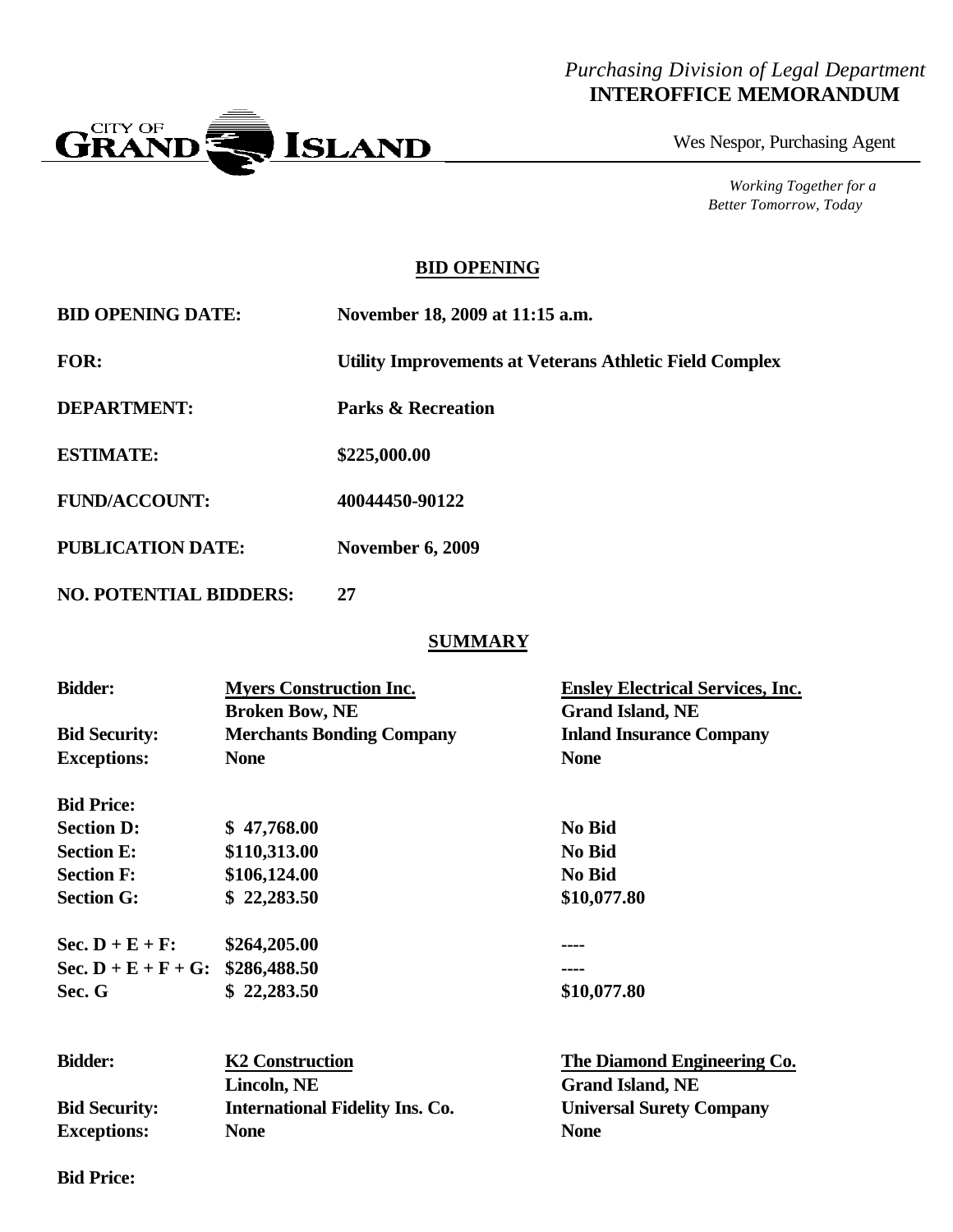| \$61,468.68  | \$37,764.20                         |
|--------------|-------------------------------------|
| \$106,024.30 | \$84,434.50                         |
| \$89,376.33  | \$57,853.20                         |
| \$13,495.10  | \$11,283.28                         |
| \$256,869.31 | \$180,051.90                        |
|              | \$191,335.18                        |
| \$13,495.10  | \$11,283.28                         |
|              | Sec. $D + E + F + G$ : \$270,364.41 |

| <b>Bidder:</b>                | <b>Middleton Electric Inc.</b>   | <b>General Excavating</b>       |
|-------------------------------|----------------------------------|---------------------------------|
|                               | <b>Grand Island, NE</b>          | Lincoln, NE                     |
| <b>Bid Security:</b>          | <b>Merchants Bonding Company</b> | <b>Universal Surety Company</b> |
| <b>Exceptions:</b>            | <b>None</b>                      | <b>None</b>                     |
| <b>Bid Price:</b>             |                                  |                                 |
| <b>Section D:</b>             | No Bid                           | \$52,949.00                     |
| <b>Section E:</b>             | <b>No Bid</b>                    | \$111,789.00                    |
| <b>Section F:</b>             | No Bid                           | \$83,192.00                     |
| <b>Section G:</b>             | \$11,740.48                      | \$16,363.30                     |
| Sec. $D + E + F$ :            | <b>No Bid</b>                    | \$247,930.00                    |
| Sec. $D + E + F + G$ : No Bid |                                  | \$264,293.30                    |
| Sec. G                        | \$11,740.48                      | \$16,363.30                     |

| <b>Bidder:</b>       | <b>Judds Bros. Construction co.</b> |  |
|----------------------|-------------------------------------|--|
|                      | Lincoln, NE                         |  |
| <b>Bid Security:</b> | <b>Inland Insurance Company</b>     |  |
| <b>Exceptions:</b>   | <b>None</b>                         |  |

**Bid Price:**

| <b>Section D:</b>                                           | \$63,920.00  |
|-------------------------------------------------------------|--------------|
| <b>Section E:</b>                                           | \$100,106.00 |
| <b>Section F:</b>                                           | \$93,900.00  |
| <b>Section G:</b>                                           | \$12,029.00  |
| $C_{\alpha\alpha}$ $\mathbf{D}$ $\mathbf{F}$ $\mathbf{F}$ . |              |

| Sec. $D + E + F$ :                  | \$257,926.00 |
|-------------------------------------|--------------|
| Sec. $D + E + F + G$ : \$269,955.00 |              |
| Sec. G                              | \$12,029.00  |

cc: Steve Paustian, Parks Director Patti Buettner, Parks Secretary Dale Shotkoski, City Attorney Wes Nespor, Purchasing Agent Jeff Pederson, City Administrator